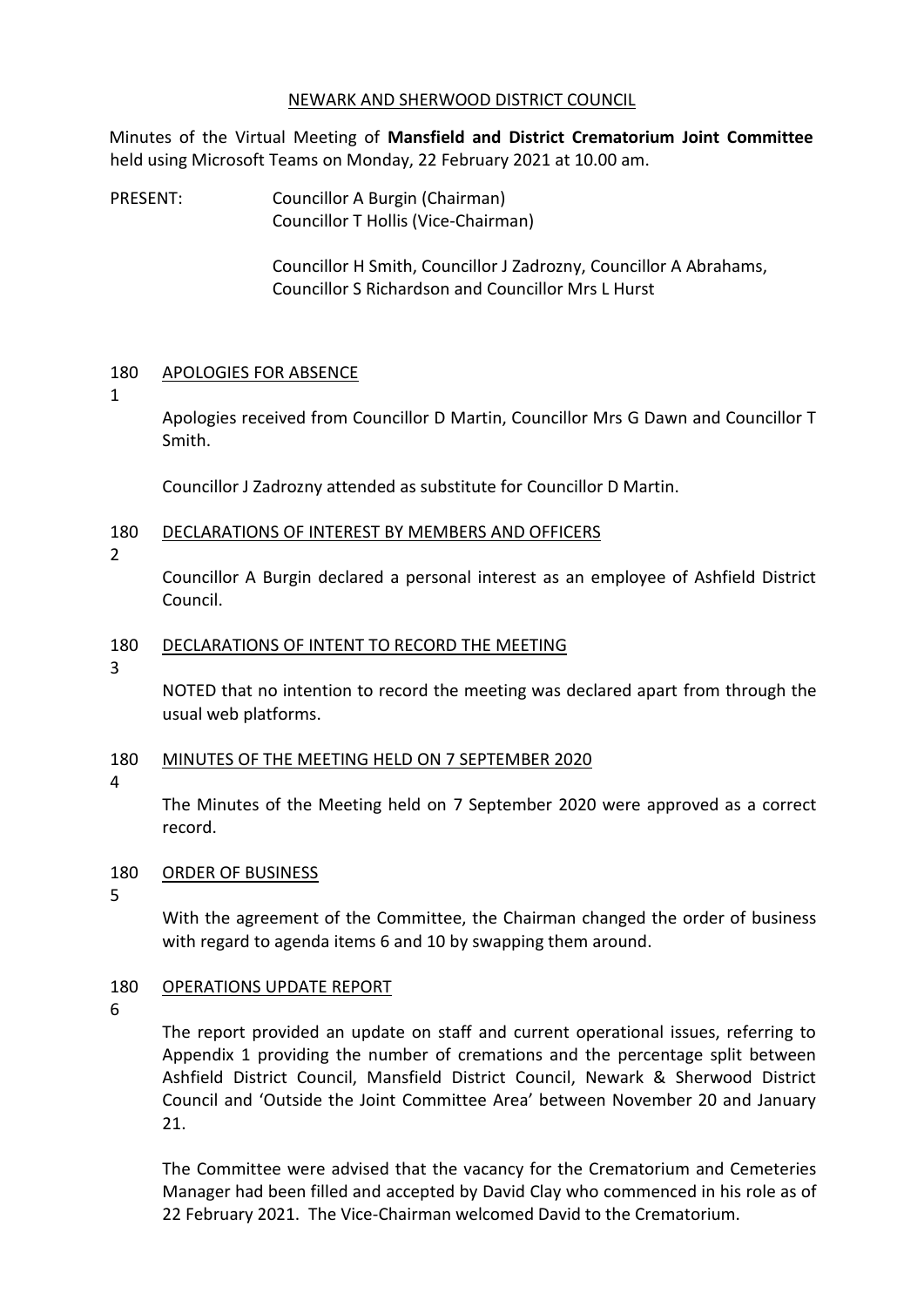The report informed the Committee of repairs to the copper roof that had become necessary the week before Christmas, the roof was re-sheeted for health and safety reasons as rain water had found its way into the crematory area. At the end of January a roofing contractor had been on site to carry out the copper roof replacement works.

The Vice-Chairman queried the cost for the roof repairs and if it had been necessary to replace with copper having been re-sheeted a month earlier. Mansfield Officer Sarah Troman would follow up this request. Councillor Zadrozny referred to 5.6 of the report regarding the roof costs and requested a breakdown of costs for Members, which Sarah wold provide in an email following the Committee meeting.

AGREED:

i) The Members noted the report.

#### 180 ANNUAL REVIEW OF FEES AND CHARGES FOR 2021/2022

7

The report provided the proposed fees and charges to be introduced from 1 April 2021 to 31 March 2022.

The fees and charges were set out in Appendix 1 of the report. The standard cremation fee increase for 2020/2021 was increased from the approved in principle annual increase of 5% to 8%. This was to enable the additional income generated from the extra 3% fee increase to be transferred on an annual basis to the capital fund usable reserves. This reserve is used to finance major works required to the Crematorium building, land, plant or equipment.

The report was discussed and the need to be competitive even when the Mansfield building is over 70 years old and tired against the competition of newer establishments. In order to bring in more business and the Committee not being able to visit other sites at present therefore a virtual visit of other crematoriums could be a possibility.

A vote was taken by Committee Members, 4 voted For and 3 Against.

AGREED:

- i) That the proposed cremation fee as shown in table 2 for the period 1 April 2021 to 31 March 2022 be approved. The fee for 2021/2022 of £817, is an increase of £39 (5%) on the 2020/2021 standard cremation fee. The medical referee fee of £18.50 to be added to the proposed standard cremation fees.
- ii) That the proposed standard cremation fees as shown in table 2 for 2022/2023 and 2023/2024 be approved in principle. The standard cremation fees are: 2022/2023 £858 and for 2023/2024 £901, being an increase of 5% for both years. The medical referee fee of £18.50 to be added to the proposed standard cremation fees.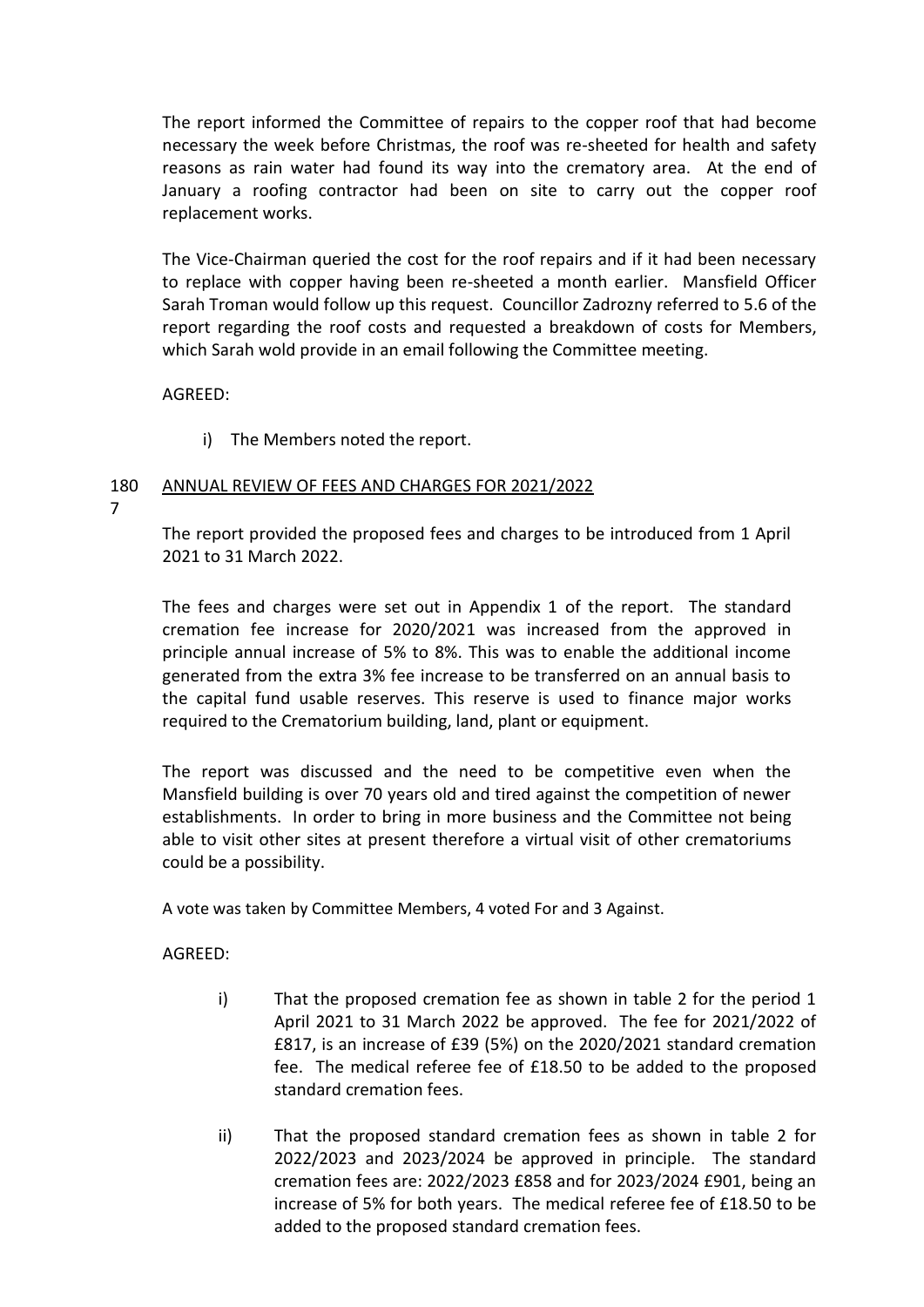iii) That the proposed fees and charges for 1 April 2021 to 31 March 2022, as set in Appendix 1 be approved.

#### 180 REVENUE AND CAPITAL BUDGET 2021/2022 – 2023/2024

8

The report detailed the revenue and capital budgets for 2021/2022 and the proposals for 2022/2023 and 2023/2024.

A review of the budgets for 2022/2023 onwards will takes place prior to the setting of the revenue budgets in 2021, in order to update any known changes and identify future savings and efficiencies as required.

The Committee discussed whether it would be an option to explore borrowing in future instead of using revenue for contribution to the capital fund. Officers agreed to include costings in future reports.

A vote was taken by Committee Members, 4 voted For and 3 Abstained.

AGREED:

- i) That the proposed revenue and capital budgets for 2021/2022 be approved.
- ii) That the proposed revenue and capital budgets for 2022/2023 and 2023/2024 be approved in principle.
- iii) That in 2022/2023 and 2023/2024 the budget surplus to the 3 constituent authorities be capped at £874,839. This is to enable a contribution to the capital fund (capital financing cost) of £37,145 in 2022/2023 and £101,282 in 2023/2024 as detailed in 3.5.7 of the report.

## 180 FINANCIAL MANAGEMENT REVIEW 1 APRIL 2020 TO 31 OCTOBER 2020

9

The report showed the forecasted year end position for the 2020/2021 financial year for the Mansfield Crematorium as at 31 October 2020.

The report following as at 31 December 2020 to provide an updated position.

AGREED (unanimously):

- i) That the financial information provided in appendix 1 and table 3 be noted.
- ii) That the revenue budget realignments provided in appendix 2 be noted.
- iii) That the capital expenditure £56,844 and capital income budget (£31,622) for the new scheme roof repairs – insurance copper theft as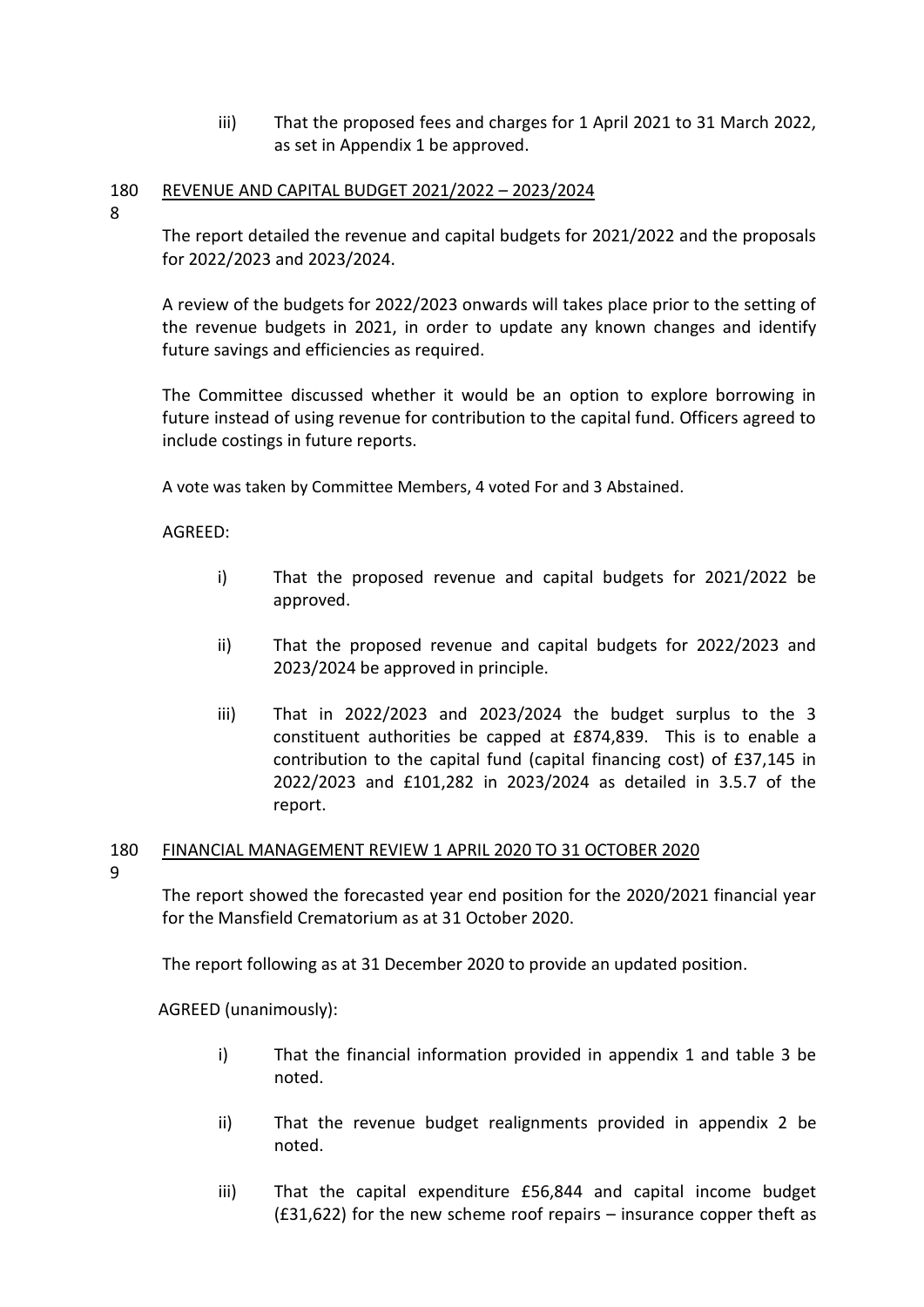# detailed in 3.1.6, be approved.

## 181 FINANCIAL MANAGEMENT REVIEW 1 APRIL 2020 TO 31 DECEMBER 2020

0

The report showed the forecasted year end position for the 2020/2021 financial year for the Mansfield Crematorium as at 31 December 2020.

The report provided an updated position following the previous report as at 31 October 2020.

A vote was taken by Committee Members, 4 voted For and 3 Abstained.

AGREED:

- i) That the financial information provided in appendix 1 and table 3 be noted.
- ii) That the revenue budget realignments provided in appendix 2 be noted.
- iii) That £506,000 of the Mercury Abatement Equipment scheme capital budget is carried forward into the 2021/2022 financial year, as detailed in 3.1.6.

#### 18 PLANNED PREVENTATIVE WORKS UPDATE REPORT

11

The report provided the Committee with an update on the Planned Preventative Works (PPW) position and an overview of the funding profile.

The Vice-Chairman highlighted the need for the Committee to have full information to be able to assess value for money and be satisfied that any retention of surplus is appropriate. The Committee should be kept fully informed as to what all the works were for, the costs involved and what they were being spent on, to ensure it fulfils its fiduciary duty.

The Committee Members all wanting to achieve the same outcomes by being open and transparent in providing the information.

AGREED:

i) The Members noted the report.

## 18 MERCURY ABATEMENT EQUIPMENT

12

The report provided the Committee with an update on the provision of the new Mercury Abatement Equipment (MAE).

The report gave a brief of the background from 2005 onwards through to the agreement that the MAE would be changed to ensure compliance with the 2020 target.